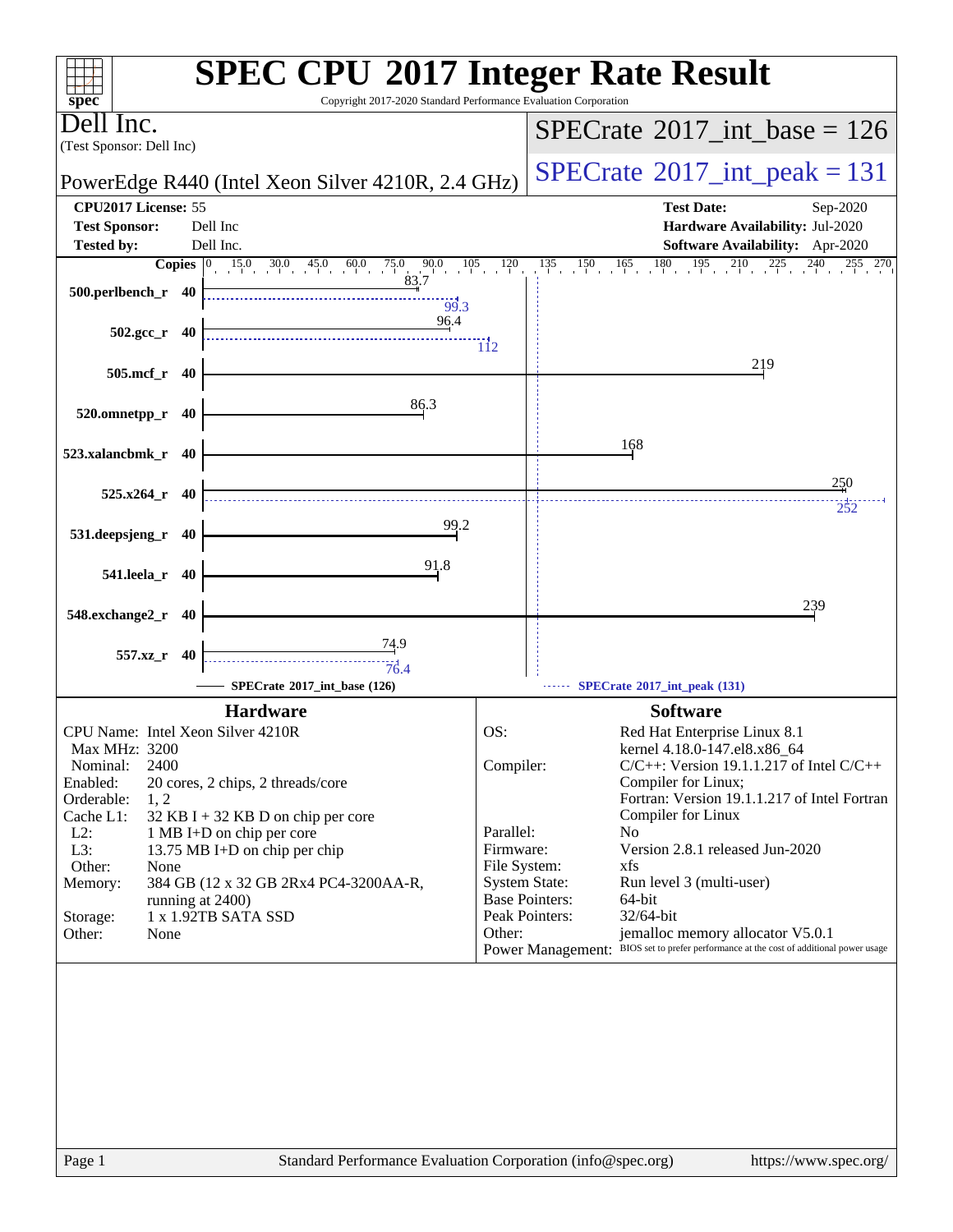# **[SPEC CPU](http://www.spec.org/auto/cpu2017/Docs/result-fields.html#SPECCPU2017IntegerRateResult)[2017 Integer Rate Result](http://www.spec.org/auto/cpu2017/Docs/result-fields.html#SPECCPU2017IntegerRateResult)**

Copyright 2017-2020 Standard Performance Evaluation Corporation

Dell Inc.

**[spec](http://www.spec.org/)**

 $\pm\pm\prime$ 

(Test Sponsor: Dell Inc)

### $SPECTate@2017_int\_base = 126$

PowerEdge R440 (Intel Xeon Silver 4210R, 2.4 GHz)  $\left|$  [SPECrate](http://www.spec.org/auto/cpu2017/Docs/result-fields.html#SPECrate2017intpeak)<sup>®</sup>[2017\\_int\\_peak = 1](http://www.spec.org/auto/cpu2017/Docs/result-fields.html#SPECrate2017intpeak)31

**[CPU2017 License:](http://www.spec.org/auto/cpu2017/Docs/result-fields.html#CPU2017License)** 55 **[Test Date:](http://www.spec.org/auto/cpu2017/Docs/result-fields.html#TestDate)** Sep-2020 **[Test Sponsor:](http://www.spec.org/auto/cpu2017/Docs/result-fields.html#TestSponsor)** Dell Inc **[Hardware Availability:](http://www.spec.org/auto/cpu2017/Docs/result-fields.html#HardwareAvailability)** Jul-2020 **[Tested by:](http://www.spec.org/auto/cpu2017/Docs/result-fields.html#Testedby)** Dell Inc. **[Software Availability:](http://www.spec.org/auto/cpu2017/Docs/result-fields.html#SoftwareAvailability)** Apr-2020

#### **[Results Table](http://www.spec.org/auto/cpu2017/Docs/result-fields.html#ResultsTable)**

|                                   |               |                |       | <b>Base</b>    |       |                |       |               |                |              | <b>Peak</b>    |              |                |              |
|-----------------------------------|---------------|----------------|-------|----------------|-------|----------------|-------|---------------|----------------|--------------|----------------|--------------|----------------|--------------|
| <b>Benchmark</b>                  | <b>Copies</b> | <b>Seconds</b> | Ratio | <b>Seconds</b> | Ratio | <b>Seconds</b> | Ratio | <b>Copies</b> | <b>Seconds</b> | <b>Ratio</b> | <b>Seconds</b> | <b>Ratio</b> | <b>Seconds</b> | <b>Ratio</b> |
| $500.$ perlbench_r                | 40            | 756            | 84.3  | 761            | 83.7  |                |       | 40            | 641            | 99.3         | 639            | 99.6         |                |              |
| $502.\text{gcc}$ <sub>r</sub>     | 40            | 587            | 96.4  | 588            | 96.4  |                |       | 40            | 508            | <b>112</b>   | 505            | 112          |                |              |
| $505$ .mcf r                      | 40            | 295            | 219   | 295            | 219   |                |       | 40            | 295            | 219          | 295            | 219          |                |              |
| 520.omnetpp_r                     | 40            | 608            | 86.3  | 608            | 86.3  |                |       | 40            | 608            | 86.3         | 608            | 86.3         |                |              |
| 523.xalancbmk r                   | 40            | 251            | 168   | 251            | 168   |                |       | 40            | 251            | <b>168</b>   | 251            | 168          |                |              |
| 525.x264 r                        | 40            | 280            | 250   | 278            | 252   |                |       | 40            | 263            | 267          | 278            | 252          |                |              |
| 531.deepsjeng_r                   | 40            | 462            | 99.3  | 462            | 99.2  |                |       | 40            | 462            | 99.3         | 462            | <u>99.2</u>  |                |              |
| 541.leela r                       | 40            | 721            | 91.8  | 719            | 92.2  |                |       | 40            | 721            | 91.8         | 719            | 92.2         |                |              |
| 548.exchange2_r                   | 40            | 438            | 239   | 438            | 239   |                |       | 40            | 438            | 239          | <b>438</b>     | 239          |                |              |
| 557.xz r                          | 40            | 577            | 74.9  | 577            | 74.9  |                |       | 40            | 566            | 76.4         | 565            | 76.4         |                |              |
| $SPECrate^{\circ}2017$ int base = |               |                | 126   |                |       |                |       |               |                |              |                |              |                |              |
| $SPECrate^{\circ}2017$ int peak = |               |                | 131   |                |       |                |       |               |                |              |                |              |                |              |

Results appear in the [order in which they were run.](http://www.spec.org/auto/cpu2017/Docs/result-fields.html#RunOrder) Bold underlined text [indicates a median measurement.](http://www.spec.org/auto/cpu2017/Docs/result-fields.html#Median)

#### **[Compiler Notes](http://www.spec.org/auto/cpu2017/Docs/result-fields.html#CompilerNotes)**

The inconsistent Compiler version information under Compiler Version section is due to a discrepancy in Intel Compiler. The correct version of C/C++ compiler is: Version 19.1.1.217 Build 20200306 Compiler for Linux The correct version of Fortran compiler is: Version 19.1.1.217 Build 20200306 Compiler for Linux

#### **[Submit Notes](http://www.spec.org/auto/cpu2017/Docs/result-fields.html#SubmitNotes)**

 The numactl mechanism was used to bind copies to processors. The config file option 'submit' was used to generate numactl commands to bind each copy to a specific processor. For details, please see the config file.

#### **[Operating System Notes](http://www.spec.org/auto/cpu2017/Docs/result-fields.html#OperatingSystemNotes)**

Stack size set to unlimited using "ulimit -s unlimited"

#### **[Environment Variables Notes](http://www.spec.org/auto/cpu2017/Docs/result-fields.html#EnvironmentVariablesNotes)**

```
Environment variables set by runcpu before the start of the run:
LD_LIBRARY_PATH =
      "/home/cpu2017/lib/intel64:/home/cpu2017/lib/ia32:/home/cpu2017/je5.0.1-
      32"
MALLOC_CONF = "retain:true"
```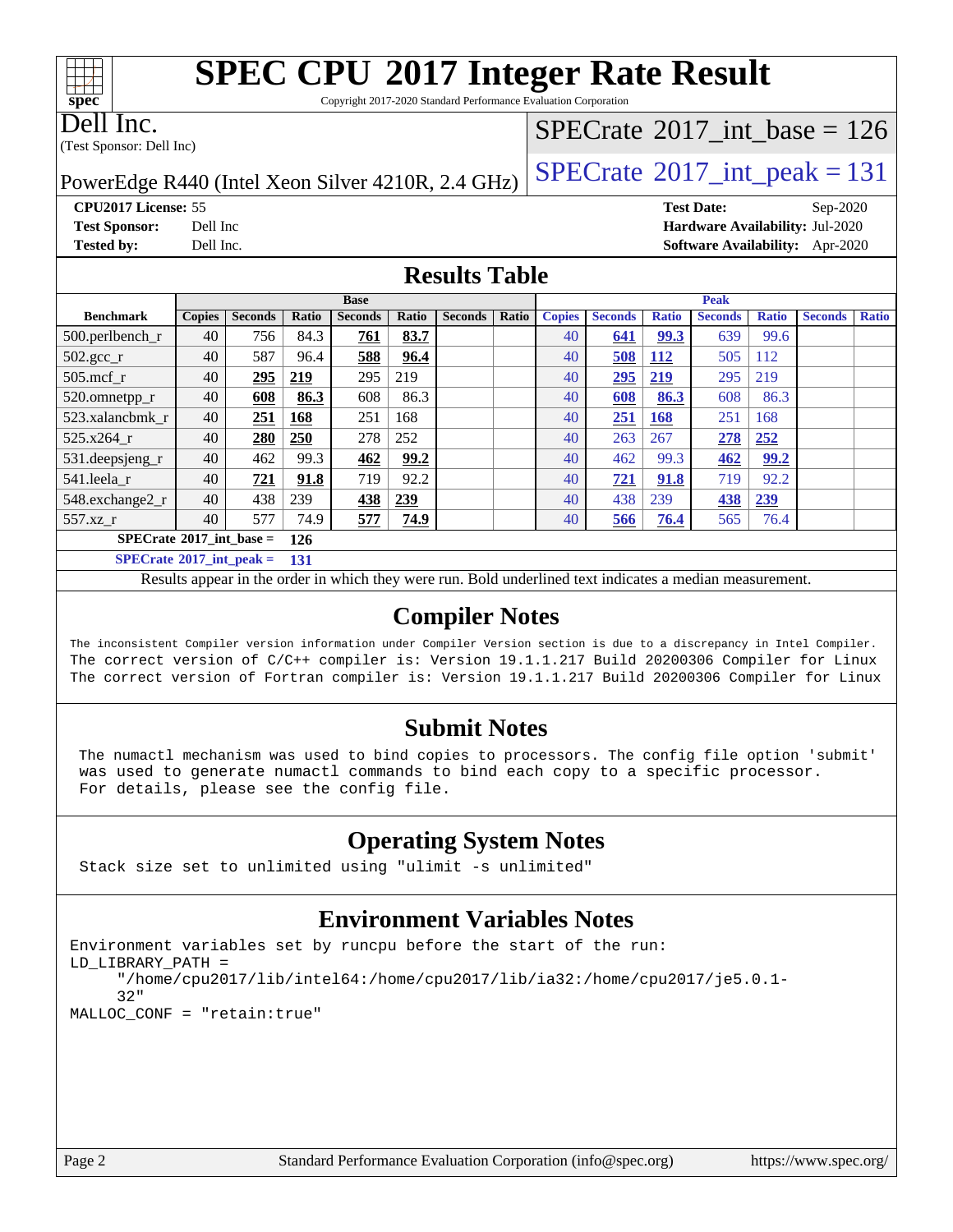#### $+\hskip -1.5pt +\hskip -1.5pt +$ **[spec](http://www.spec.org/)**

# **[SPEC CPU](http://www.spec.org/auto/cpu2017/Docs/result-fields.html#SPECCPU2017IntegerRateResult)[2017 Integer Rate Result](http://www.spec.org/auto/cpu2017/Docs/result-fields.html#SPECCPU2017IntegerRateResult)**

Copyright 2017-2020 Standard Performance Evaluation Corporation

(Test Sponsor: Dell Inc) Dell Inc.

 $SPECrate$ <sup>®</sup>[2017\\_int\\_base =](http://www.spec.org/auto/cpu2017/Docs/result-fields.html#SPECrate2017intbase) 126

PowerEdge R440 (Intel Xeon Silver 4210R, 2.4 GHz)  $\left|$  [SPECrate](http://www.spec.org/auto/cpu2017/Docs/result-fields.html#SPECrate2017intpeak)<sup>®</sup>[2017\\_int\\_peak = 1](http://www.spec.org/auto/cpu2017/Docs/result-fields.html#SPECrate2017intpeak)31

**[CPU2017 License:](http://www.spec.org/auto/cpu2017/Docs/result-fields.html#CPU2017License)** 55 **[Test Date:](http://www.spec.org/auto/cpu2017/Docs/result-fields.html#TestDate)** Sep-2020 **[Test Sponsor:](http://www.spec.org/auto/cpu2017/Docs/result-fields.html#TestSponsor)** Dell Inc **[Hardware Availability:](http://www.spec.org/auto/cpu2017/Docs/result-fields.html#HardwareAvailability)** Jul-2020 **[Tested by:](http://www.spec.org/auto/cpu2017/Docs/result-fields.html#Testedby)** Dell Inc. **[Software Availability:](http://www.spec.org/auto/cpu2017/Docs/result-fields.html#SoftwareAvailability)** Apr-2020

#### **[General Notes](http://www.spec.org/auto/cpu2017/Docs/result-fields.html#GeneralNotes)**

 Binaries compiled on a system with 1x Intel Core i9-7980XE CPU + 64GB RAM memory using Redhat Enterprise Linux 8.0 NA: The test sponsor attests, as of date of publication, that CVE-2017-5754 (Meltdown) is mitigated in the system as tested and documented. Yes: The test sponsor attests, as of date of publication, that CVE-2017-5753 (Spectre variant 1) is mitigated in the system as tested and documented. Yes: The test sponsor attests, as of date of publication, that CVE-2017-5715 (Spectre variant 2) is mitigated in the system as tested and documented. jemalloc, a general purpose malloc implementation built with the RedHat Enterprise 7.5, and the system compiler gcc 4.8.5 sources available from jemalloc.net or<https://github.com/jemalloc/jemalloc/releases> **[Platform Notes](http://www.spec.org/auto/cpu2017/Docs/result-fields.html#PlatformNotes)** BIOS settings: Virtualization Technology disabled System Profile set to Custom CPU Performance set to Maximum Performance C States set to Autonomous C1E disabled Uncore Frequency set to Dynamic Energy Efficiency Policy set to Performance Memory Patrol Scrub set to standard Logical Processor enabled CPU Interconnect Bus Link Power Management disabled PCI ASPM L1 Link Power Management disabled UPI Prefetch enabled LLC Prefetch disabled Dead Line LLC Alloc enabled Directory AtoS disabled Sysinfo program /home/cpu2017/bin/sysinfo Rev: r6365 of 2019-08-21 295195f888a3d7edb1e6e46a485a0011 running on localhost.localdomain Mon Sep 7 16:38:04 2020 SUT (System Under Test) info as seen by some common utilities. For more information on this section, see <https://www.spec.org/cpu2017/Docs/config.html#sysinfo> From /proc/cpuinfo model name : Intel(R) Xeon(R) Silver 4210R CPU @ 2.40GHz 2 "physical id"s (chips) 40 "processors" cores, siblings (Caution: counting these is hw and system dependent. The following excerpts from /proc/cpuinfo might not be reliable. Use with caution.) cpu cores : 10 **(Continued on next page)**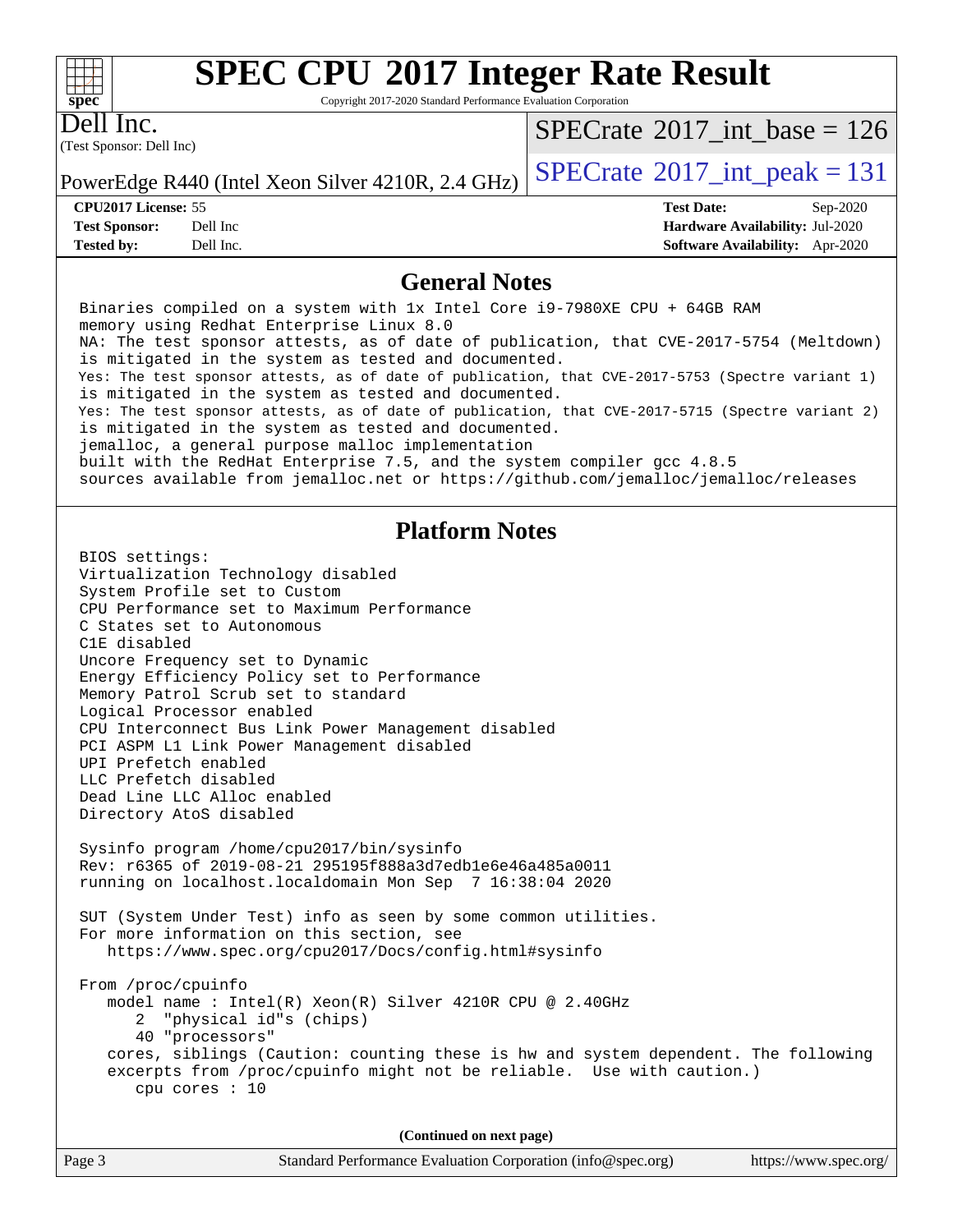#### **[spec](http://www.spec.org/) [SPEC CPU](http://www.spec.org/auto/cpu2017/Docs/result-fields.html#SPECCPU2017IntegerRateResult)[2017 Integer Rate Result](http://www.spec.org/auto/cpu2017/Docs/result-fields.html#SPECCPU2017IntegerRateResult)** Copyright 2017-2020 Standard Performance Evaluation Corporation (Test Sponsor: Dell Inc) Dell Inc. PowerEdge R440 (Intel Xeon Silver 4210R, 2.4 GHz)  $\left|$  [SPECrate](http://www.spec.org/auto/cpu2017/Docs/result-fields.html#SPECrate2017intpeak)<sup>®</sup>[2017\\_int\\_peak = 1](http://www.spec.org/auto/cpu2017/Docs/result-fields.html#SPECrate2017intpeak)31  $SPECTate$ <sup>®</sup>[2017\\_int\\_base =](http://www.spec.org/auto/cpu2017/Docs/result-fields.html#SPECrate2017intbase) 126 **[CPU2017 License:](http://www.spec.org/auto/cpu2017/Docs/result-fields.html#CPU2017License)** 55 **[Test Date:](http://www.spec.org/auto/cpu2017/Docs/result-fields.html#TestDate)** Sep-2020 **[Test Sponsor:](http://www.spec.org/auto/cpu2017/Docs/result-fields.html#TestSponsor)** Dell Inc **[Hardware Availability:](http://www.spec.org/auto/cpu2017/Docs/result-fields.html#HardwareAvailability)** Jul-2020 **[Tested by:](http://www.spec.org/auto/cpu2017/Docs/result-fields.html#Testedby)** Dell Inc. **[Software Availability:](http://www.spec.org/auto/cpu2017/Docs/result-fields.html#SoftwareAvailability)** Apr-2020 **[Platform Notes \(Continued\)](http://www.spec.org/auto/cpu2017/Docs/result-fields.html#PlatformNotes)** siblings : 20 physical 0: cores 0 1 2 3 4 8 9 10 11 12 physical 1: cores 0 1 2 3 4 8 9 10 11 12 From lscpu: Architecture: x86\_64 CPU op-mode(s): 32-bit, 64-bit Byte Order: Little Endian  $CPU(s):$  40 On-line CPU(s) list: 0-39 Thread(s) per core: 2 Core(s) per socket: 10 Socket(s): 2 NUMA node(s): 2 Vendor ID: GenuineIntel CPU family: 6 Model: 85 Model name: Intel(R) Xeon(R) Silver 4210R CPU @ 2.40GHz Stepping: 7 CPU MHz: 2892.124 CPU max MHz: 3200.0000 CPU min MHz: 1000.0000 BogoMIPS: 4800.00 Virtualization: VT-x L1d cache: 32K L1i cache: 32K<br>
L2 cache: 1024K  $L2$  cache: L3 cache: 14080K NUMA node0 CPU(s): 0,2,4,6,8,10,12,14,16,18,20,22,24,26,28,30,32,34,36,38 NUMA node1 CPU(s): 1,3,5,7,9,11,13,15,17,19,21,23,25,27,29,31,33,35,37,39 Flags: fpu vme de pse tsc msr pae mce cx8 apic sep mtrr pge mca cmov pat pse36 clflush dts acpi mmx fxsr sse sse2 ss ht tm pbe syscall nx pdpe1gb rdtscp lm constant\_tsc art arch\_perfmon pebs bts rep\_good nopl xtopology nonstop\_tsc cpuid aperfmperf pni pclmulqdq dtes64 monitor ds\_cpl vmx smx est tm2 ssse3 sdbg fma cx16 xtpr pdcm pcid dca sse4\_1 sse4\_2 x2apic movbe popcnt tsc\_deadline\_timer aes xsave avx f16c rdrand lahf\_lm abm 3dnowprefetch cpuid\_fault epb cat\_l3 cdp\_l3 invpcid\_single intel\_ppin ssbd mba ibrs ibpb stibp ibrs\_enhanced tpr\_shadow vnmi flexpriority ept vpid fsgsbase tsc\_adjust bmi1 hle avx2 smep bmi2 erms invpcid rtm cqm mpx rdt\_a avx512f avx512dq rdseed adx smap clflushopt clwb intel\_pt avx512cd avx512bw avx512vl xsaveopt xsavec xgetbv1 xsaves cqm\_llc cqm\_occup\_llc cqm\_mbm\_total cqm\_mbm\_local dtherm ida arat pln pts pku ospke avx512\_vnni md\_clear flush\_l1d arch\_capabilities /proc/cpuinfo cache data cache size : 14080 KB From numactl --hardware WARNING: a numactl 'node' might or might not correspond to a **(Continued on next page)**

 $+\!\!+\!\!$ 

Page 4 Standard Performance Evaluation Corporation [\(info@spec.org\)](mailto:info@spec.org) <https://www.spec.org/>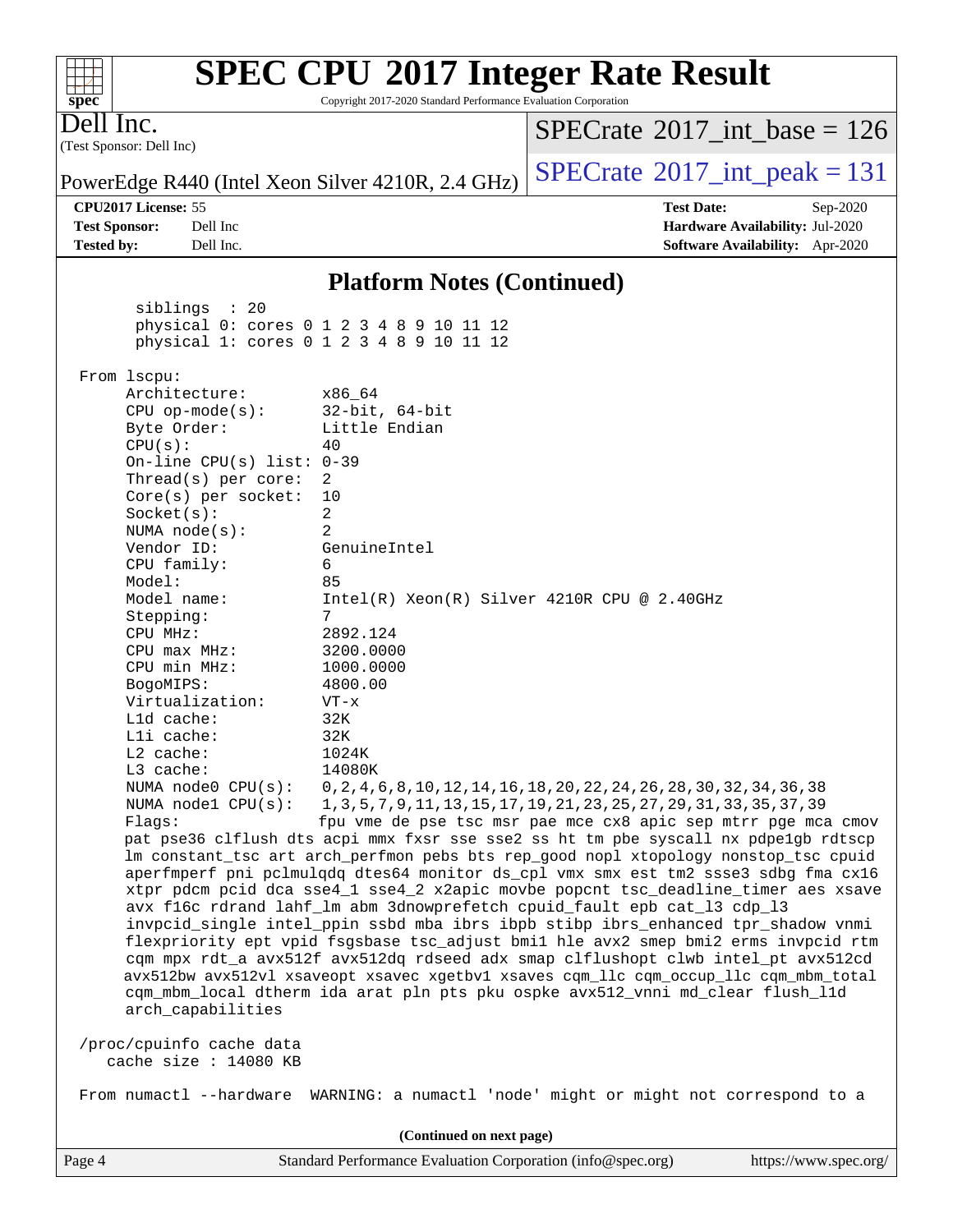# **[SPEC CPU](http://www.spec.org/auto/cpu2017/Docs/result-fields.html#SPECCPU2017IntegerRateResult)[2017 Integer Rate Result](http://www.spec.org/auto/cpu2017/Docs/result-fields.html#SPECCPU2017IntegerRateResult)**

Copyright 2017-2020 Standard Performance Evaluation Corporation

(Test Sponsor: Dell Inc) Dell Inc.

**[spec](http://www.spec.org/)**

 $+\ +$ 

 $SPECrate$ <sup>®</sup>[2017\\_int\\_base =](http://www.spec.org/auto/cpu2017/Docs/result-fields.html#SPECrate2017intbase) 126

PowerEdge R440 (Intel Xeon Silver 4210R, 2.4 GHz)  $\left|$  [SPECrate](http://www.spec.org/auto/cpu2017/Docs/result-fields.html#SPECrate2017intpeak)<sup>®</sup>[2017\\_int\\_peak = 1](http://www.spec.org/auto/cpu2017/Docs/result-fields.html#SPECrate2017intpeak)31

**[CPU2017 License:](http://www.spec.org/auto/cpu2017/Docs/result-fields.html#CPU2017License)** 55 **[Test Date:](http://www.spec.org/auto/cpu2017/Docs/result-fields.html#TestDate)** Sep-2020

**[Test Sponsor:](http://www.spec.org/auto/cpu2017/Docs/result-fields.html#TestSponsor)** Dell Inc **[Hardware Availability:](http://www.spec.org/auto/cpu2017/Docs/result-fields.html#HardwareAvailability)** Jul-2020 **[Tested by:](http://www.spec.org/auto/cpu2017/Docs/result-fields.html#Testedby)** Dell Inc. **[Software Availability:](http://www.spec.org/auto/cpu2017/Docs/result-fields.html#SoftwareAvailability)** Apr-2020

#### **[Platform Notes \(Continued\)](http://www.spec.org/auto/cpu2017/Docs/result-fields.html#PlatformNotes)**

 physical chip. available: 2 nodes (0-1) node 0 cpus: 0 2 4 6 8 10 12 14 16 18 20 22 24 26 28 30 32 34 36 38 node 0 size: 192073 MB node 0 free: 191381 MB node 1 cpus: 1 3 5 7 9 11 13 15 17 19 21 23 25 27 29 31 33 35 37 39 node 1 size: 193505 MB node 1 free: 192437 MB node distances: node 0 1 0: 10 21 1: 21 10 From /proc/meminfo MemTotal: 394833816 kB HugePages\_Total: 0 Hugepagesize: 2048 kB From /etc/\*release\* /etc/\*version\* os-release: NAME="Red Hat Enterprise Linux" VERSION="8.1 (Ootpa)" ID="rhel" ID\_LIKE="fedora" VERSION\_ID="8.1" PLATFORM\_ID="platform:el8" PRETTY\_NAME="Red Hat Enterprise Linux 8.1 (Ootpa)" ANSI\_COLOR="0;31" redhat-release: Red Hat Enterprise Linux release 8.1 (Ootpa) system-release: Red Hat Enterprise Linux release 8.1 (Ootpa) system-release-cpe: cpe:/o:redhat:enterprise\_linux:8.1:ga uname -a: Linux localhost.localdomain 4.18.0-147.el8.x86\_64 #1 SMP Thu Sep 26 15:52:44 UTC 2019 x86\_64 x86\_64 x86\_64 GNU/Linux Kernel self-reported vulnerability status: CVE-2018-3620 (L1 Terminal Fault): Not affected Microarchitectural Data Sampling: Not affected CVE-2017-5754 (Meltdown): Not affected CVE-2018-3639 (Speculative Store Bypass): Mitigation: Speculative Store Bypass disabled via prctl and seccomp CVE-2017-5753 (Spectre variant 1): Mitigation: usercopy/swapgs barriers and \_\_user pointer sanitization CVE-2017-5715 (Spectre variant 2): Mitigation: Enhanced IBRS, IBPB: conditional, RSB filling **(Continued on next page)**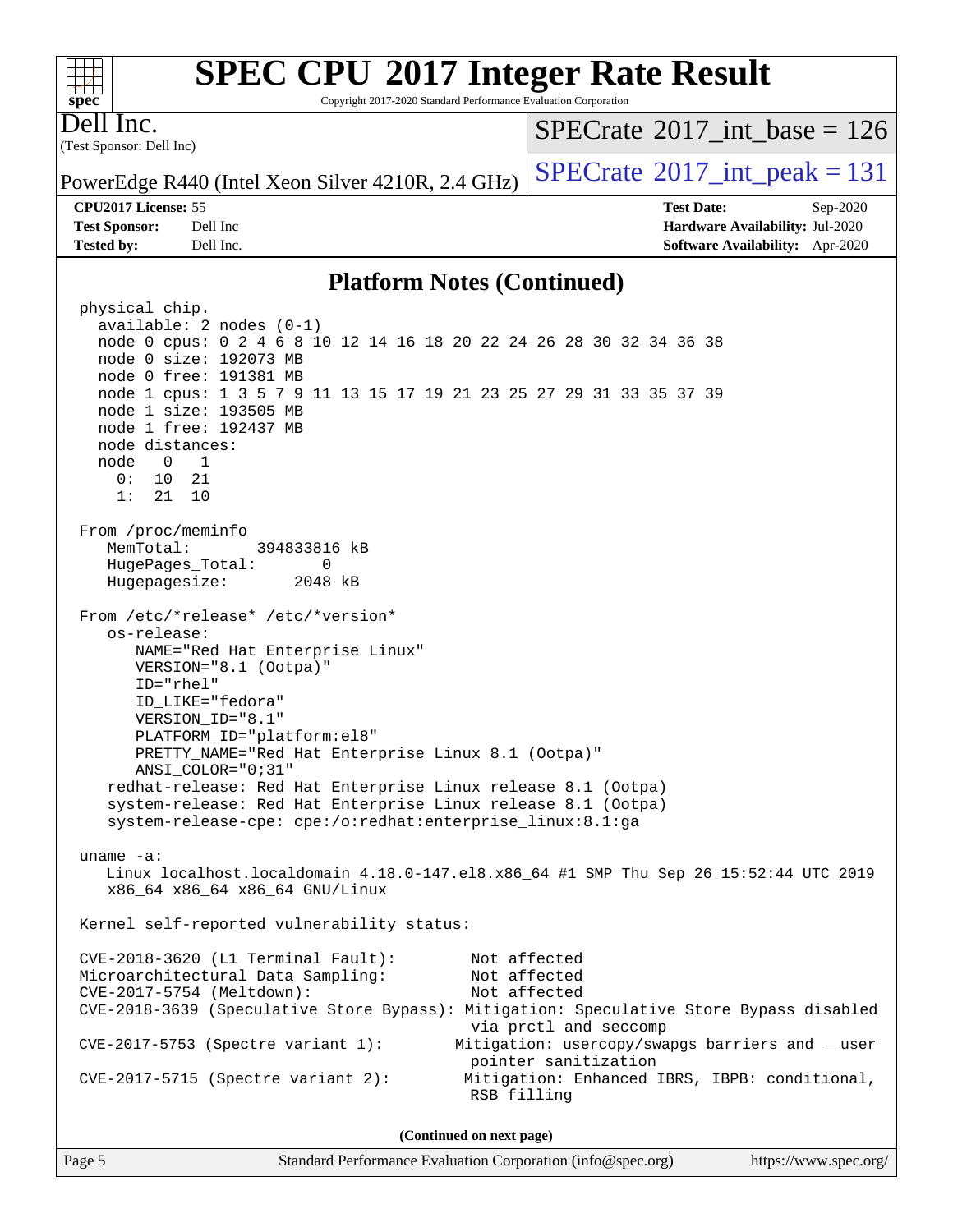# **[SPEC CPU](http://www.spec.org/auto/cpu2017/Docs/result-fields.html#SPECCPU2017IntegerRateResult)[2017 Integer Rate Result](http://www.spec.org/auto/cpu2017/Docs/result-fields.html#SPECCPU2017IntegerRateResult)**

Copyright 2017-2020 Standard Performance Evaluation Corporation

(Test Sponsor: Dell Inc) Dell Inc.

 $SPECTate@2017_int\_base = 126$ 

**[CPU2017 License:](http://www.spec.org/auto/cpu2017/Docs/result-fields.html#CPU2017License)** 55 **[Test Date:](http://www.spec.org/auto/cpu2017/Docs/result-fields.html#TestDate)** Sep-2020

PowerEdge R440 (Intel Xeon Silver 4210R, 2.4 GHz)  $\left|$  [SPECrate](http://www.spec.org/auto/cpu2017/Docs/result-fields.html#SPECrate2017intpeak)<sup>®</sup>[2017\\_int\\_peak = 1](http://www.spec.org/auto/cpu2017/Docs/result-fields.html#SPECrate2017intpeak)31

**[Test Sponsor:](http://www.spec.org/auto/cpu2017/Docs/result-fields.html#TestSponsor)** Dell Inc **[Hardware Availability:](http://www.spec.org/auto/cpu2017/Docs/result-fields.html#HardwareAvailability)** Jul-2020 **[Tested by:](http://www.spec.org/auto/cpu2017/Docs/result-fields.html#Testedby)** Dell Inc. **[Software Availability:](http://www.spec.org/auto/cpu2017/Docs/result-fields.html#SoftwareAvailability)** Apr-2020

#### **[Platform Notes \(Continued\)](http://www.spec.org/auto/cpu2017/Docs/result-fields.html#PlatformNotes)**

run-level 3 Sep 7 16:35 last=5

 SPEC is set to: /home/cpu2017 Filesystem Type Size Used Avail Use% Mounted on /dev/mapper/rhel-home xfs 1.7T 23G 1.7T 2% /home

 From /sys/devices/virtual/dmi/id BIOS: Dell Inc. 2.8.1 06/30/2020

 Vendor: Dell Inc. Product: PowerEdge R440 Product Family: PowerEdge Serial: F9TD613

 Additional information from dmidecode follows. WARNING: Use caution when you interpret this section. The 'dmidecode' program reads system data which is "intended to allow hardware to be accurately determined", but the intent may not be met, as there are frequent changes to hardware, firmware, and the "DMTF SMBIOS" standard. Memory:

 12x 002C069D002C 36ASF4G72PZ-3G2E2 32 GB 2 rank 3200 4x Not Specified Not Specified

 (End of data from sysinfo program) Memory running at 2400

#### **[Compiler Version Notes](http://www.spec.org/auto/cpu2017/Docs/result-fields.html#CompilerVersionNotes)**

| $\mathcal{C}$ | $\vert$ 502.gcc_r(peak)                                                                                                                                                     |                       |
|---------------|-----------------------------------------------------------------------------------------------------------------------------------------------------------------------------|-----------------------|
|               | Intel(R) C Compiler for applications running on IA-32, Version 2021.1 NextGen<br>Build 20200304                                                                             |                       |
|               | Copyright (C) 1985-2020 Intel Corporation. All rights reserved.                                                                                                             |                       |
| $\mathcal{C}$ | 500.perlbench $r(base)$ 502.qcc $r(base)$ 505.mcf $r(base, peak)$<br>$525.x264_r(base, peak) 557.xz_r(base)$                                                                |                       |
|               | Intel(R) C Compiler for applications running on Intel(R) $64$ , Version 2021.1<br>NextGen Build 20200304<br>Copyright (C) 1985-2020 Intel Corporation. All rights reserved. |                       |
| $\mathcal{C}$ | 500.perlbench $r(\text{peak})$ 557.xz $r(\text{peak})$                                                                                                                      |                       |
|               | (Continued on next page)                                                                                                                                                    |                       |
| Page 6        | Standard Performance Evaluation Corporation (info@spec.org)                                                                                                                 | https://www.spec.org/ |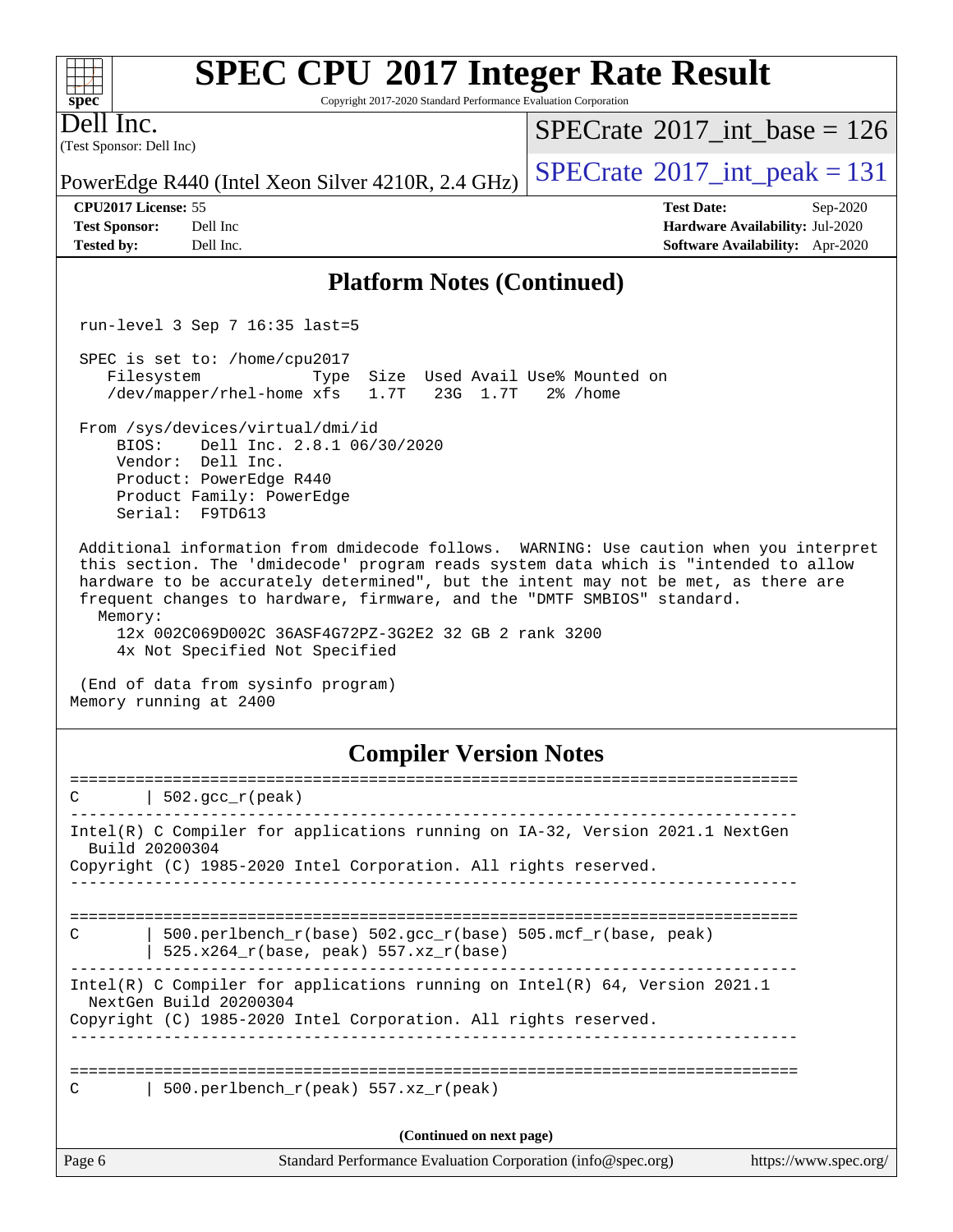# **[SPEC CPU](http://www.spec.org/auto/cpu2017/Docs/result-fields.html#SPECCPU2017IntegerRateResult)[2017 Integer Rate Result](http://www.spec.org/auto/cpu2017/Docs/result-fields.html#SPECCPU2017IntegerRateResult)**

Copyright 2017-2020 Standard Performance Evaluation Corporation

(Test Sponsor: Dell Inc) Dell Inc.

**[spec](http://www.spec.org/)**

 $\pm\pm\prime$ 

 $SPECrate$ <sup>®</sup>[2017\\_int\\_base =](http://www.spec.org/auto/cpu2017/Docs/result-fields.html#SPECrate2017intbase) 126

PowerEdge R440 (Intel Xeon Silver 4210R, 2.4 GHz)  $\left|$  [SPECrate](http://www.spec.org/auto/cpu2017/Docs/result-fields.html#SPECrate2017intpeak)®[2017\\_int\\_peak = 1](http://www.spec.org/auto/cpu2017/Docs/result-fields.html#SPECrate2017intpeak)31

**[CPU2017 License:](http://www.spec.org/auto/cpu2017/Docs/result-fields.html#CPU2017License)** 55 **[Test Date:](http://www.spec.org/auto/cpu2017/Docs/result-fields.html#TestDate)** Sep-2020 **[Test Sponsor:](http://www.spec.org/auto/cpu2017/Docs/result-fields.html#TestSponsor)** Dell Inc **[Hardware Availability:](http://www.spec.org/auto/cpu2017/Docs/result-fields.html#HardwareAvailability)** Jul-2020 **[Tested by:](http://www.spec.org/auto/cpu2017/Docs/result-fields.html#Testedby)** Dell Inc. **[Software Availability:](http://www.spec.org/auto/cpu2017/Docs/result-fields.html#SoftwareAvailability)** Apr-2020

#### **[Compiler Version Notes \(Continued\)](http://www.spec.org/auto/cpu2017/Docs/result-fields.html#CompilerVersionNotes)**

| Standard Performance Evaluation Corporation (info@spec.org)<br>https://www.spec.org/<br>Page 7                                                                                                                      |  |
|---------------------------------------------------------------------------------------------------------------------------------------------------------------------------------------------------------------------|--|
| (Continued on next page)                                                                                                                                                                                            |  |
| NextGen Build 20200304<br>Copyright (C) 1985-2020 Intel Corporation. All rights reserved.                                                                                                                           |  |
| 500.perlbench_r(base) 502.gcc_r(base) 505.mcf_r(base, peak)<br>525.x264_r(base, peak) 557.xz_r(base)<br>Intel(R) C Compiler for applications running on $Intel(R) 64$ , Version 2021.1                              |  |
|                                                                                                                                                                                                                     |  |
| Intel(R) C Compiler for applications running on IA-32, Version 2021.1 NextGen<br>Build 20200304<br>Copyright (C) 1985-2020 Intel Corporation. All rights reserved.                                                  |  |
| $C$   502.gcc_r(peak)                                                                                                                                                                                               |  |
| Intel(R) C Intel(R) 64 Compiler for applications running on Intel(R) 64,<br>Version 19.1.1.217 Build 20200306<br>Copyright (C) 1985-2020 Intel Corporation. All rights reserved.<br>. _ _ _ _ _ _ _ _ _ _ _ _ _ _ _ |  |
| $C$   500.perlbench_r(peak) 557.xz_r(peak)                                                                                                                                                                          |  |
| Copyright (C) 1985-2020 Intel Corporation. All rights reserved.                                                                                                                                                     |  |
| Intel(R) C Compiler for applications running on $Intel(R) 64$ , Version 2021.1<br>NextGen Build 20200304                                                                                                            |  |
| 500.perlbench_r(base) 502.gcc_r(base) 505.mcf_r(base, peak)<br>C<br>525.x264_r(base, peak) 557.xz_r(base)                                                                                                           |  |
| Intel(R) C Compiler for applications running on IA-32, Version 2021.1 NextGen<br>Build 20200304<br>Copyright (C) 1985-2020 Intel Corporation. All rights reserved.                                                  |  |
| $\vert$ 502.gcc_r(peak)<br>C                                                                                                                                                                                        |  |
| -----------                                                                                                                                                                                                         |  |
| Intel(R) C Intel(R) 64 Compiler for applications running on Intel(R) 64,<br>Version 19.1.1.217 Build 20200306<br>Copyright (C) 1985-2020 Intel Corporation. All rights reserved.                                    |  |
|                                                                                                                                                                                                                     |  |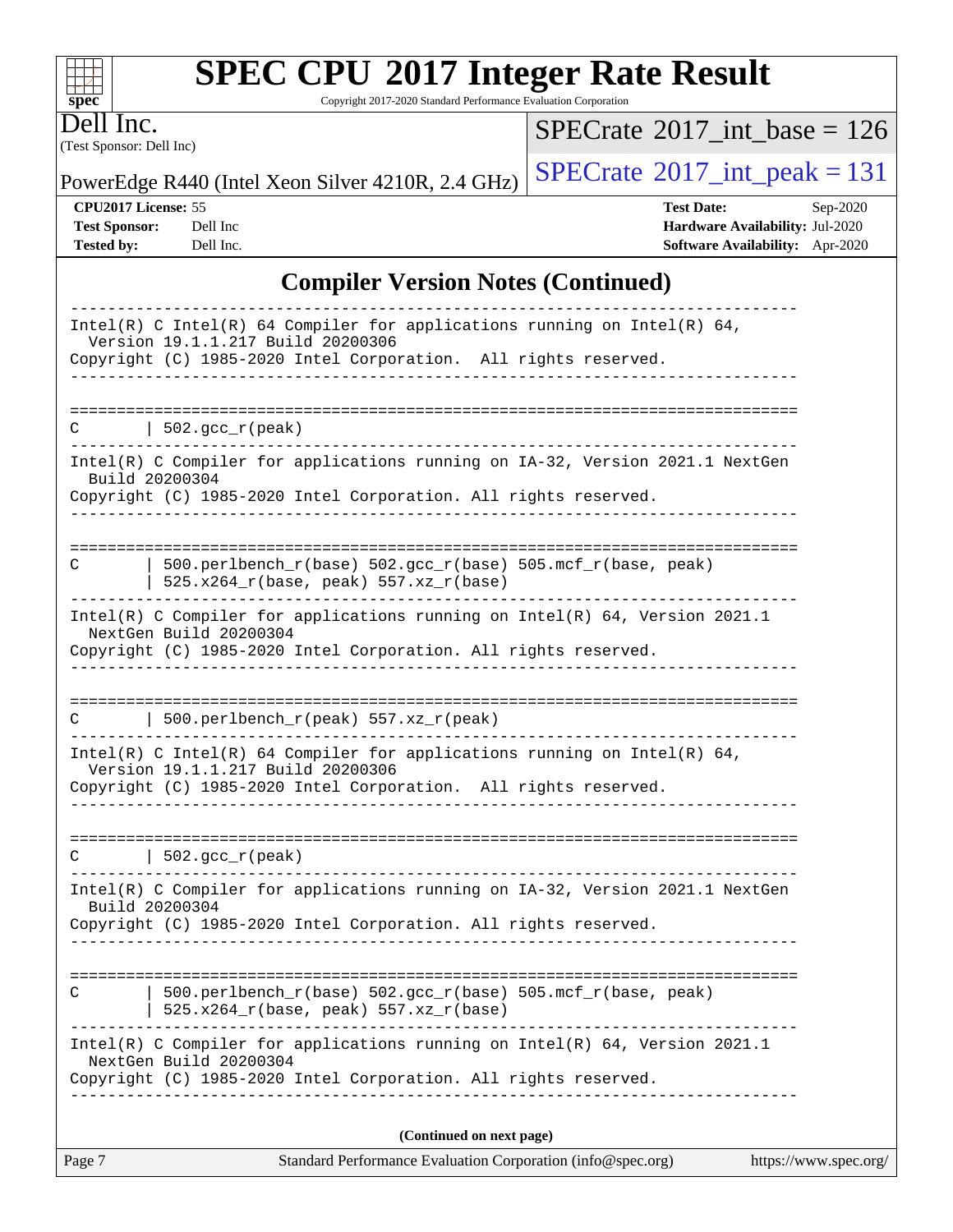# **[SPEC CPU](http://www.spec.org/auto/cpu2017/Docs/result-fields.html#SPECCPU2017IntegerRateResult)[2017 Integer Rate Result](http://www.spec.org/auto/cpu2017/Docs/result-fields.html#SPECCPU2017IntegerRateResult)**

Copyright 2017-2020 Standard Performance Evaluation Corporation

(Test Sponsor: Dell Inc) Dell Inc.

 $SPECTate@2017_int\_base = 126$ 

PowerEdge R440 (Intel Xeon Silver 4210R, 2.4 GHz)  $\left|$  [SPECrate](http://www.spec.org/auto/cpu2017/Docs/result-fields.html#SPECrate2017intpeak)<sup>®</sup>[2017\\_int\\_peak = 1](http://www.spec.org/auto/cpu2017/Docs/result-fields.html#SPECrate2017intpeak)31

**[CPU2017 License:](http://www.spec.org/auto/cpu2017/Docs/result-fields.html#CPU2017License)** 55 **[Test Date:](http://www.spec.org/auto/cpu2017/Docs/result-fields.html#TestDate)** Sep-2020 **[Test Sponsor:](http://www.spec.org/auto/cpu2017/Docs/result-fields.html#TestSponsor)** Dell Inc **[Hardware Availability:](http://www.spec.org/auto/cpu2017/Docs/result-fields.html#HardwareAvailability)** Jul-2020 **[Tested by:](http://www.spec.org/auto/cpu2017/Docs/result-fields.html#Testedby)** Dell Inc. **[Software Availability:](http://www.spec.org/auto/cpu2017/Docs/result-fields.html#SoftwareAvailability)** Apr-2020

### **[Compiler Version Notes \(Continued\)](http://www.spec.org/auto/cpu2017/Docs/result-fields.html#CompilerVersionNotes)**

| 500.perlbench_r(peak) 557.xz_r(peak)<br>C                                                                                                                                              |  |  |  |  |  |
|----------------------------------------------------------------------------------------------------------------------------------------------------------------------------------------|--|--|--|--|--|
| Intel(R) C Intel(R) 64 Compiler for applications running on Intel(R) 64,<br>Version 19.1.1.217 Build 20200306<br>Copyright (C) 1985-2020 Intel Corporation. All rights reserved.       |  |  |  |  |  |
|                                                                                                                                                                                        |  |  |  |  |  |
| 520.omnetpp r(base, peak) 523.xalancbmk r(base, peak)<br>$C++$<br>531.deepsjeng $r(base, peak)$ 541.leela $r(base, peak)$                                                              |  |  |  |  |  |
| Intel(R) $C++$ Compiler for applications running on Intel(R) 64, Version 2021.1<br>NextGen Build 20200304                                                                              |  |  |  |  |  |
| Copyright (C) 1985-2020 Intel Corporation. All rights reserved.                                                                                                                        |  |  |  |  |  |
| Fortran   548. $exchange2 r(base, peak)$                                                                                                                                               |  |  |  |  |  |
| Intel(R) Fortran Intel(R) 64 Compiler for applications running on Intel(R)<br>64, Version 19.1.1.217 Build 20200306<br>Copyright (C) 1985-2020 Intel Corporation. All rights reserved. |  |  |  |  |  |
|                                                                                                                                                                                        |  |  |  |  |  |

### **[Base Compiler Invocation](http://www.spec.org/auto/cpu2017/Docs/result-fields.html#BaseCompilerInvocation)**

[C benchmarks](http://www.spec.org/auto/cpu2017/Docs/result-fields.html#Cbenchmarks): [icc](http://www.spec.org/cpu2017/results/res2020q4/cpu2017-20200928-24074.flags.html#user_CCbase_intel_icc_66fc1ee009f7361af1fbd72ca7dcefbb700085f36577c54f309893dd4ec40d12360134090235512931783d35fd58c0460139e722d5067c5574d8eaf2b3e37e92)

| $C_{++}$ benchmarks: |  |
|----------------------|--|
| icpc                 |  |

[Fortran benchmarks](http://www.spec.org/auto/cpu2017/Docs/result-fields.html#Fortranbenchmarks): [ifort](http://www.spec.org/cpu2017/results/res2020q4/cpu2017-20200928-24074.flags.html#user_FCbase_intel_ifort_8111460550e3ca792625aed983ce982f94888b8b503583aa7ba2b8303487b4d8a21a13e7191a45c5fd58ff318f48f9492884d4413fa793fd88dd292cad7027ca)

### **[Base Portability Flags](http://www.spec.org/auto/cpu2017/Docs/result-fields.html#BasePortabilityFlags)**

 500.perlbench\_r: [-DSPEC\\_LP64](http://www.spec.org/cpu2017/results/res2020q4/cpu2017-20200928-24074.flags.html#b500.perlbench_r_basePORTABILITY_DSPEC_LP64) [-DSPEC\\_LINUX\\_X64](http://www.spec.org/cpu2017/results/res2020q4/cpu2017-20200928-24074.flags.html#b500.perlbench_r_baseCPORTABILITY_DSPEC_LINUX_X64) 502.gcc\_r: [-DSPEC\\_LP64](http://www.spec.org/cpu2017/results/res2020q4/cpu2017-20200928-24074.flags.html#suite_basePORTABILITY502_gcc_r_DSPEC_LP64) 505.mcf\_r: [-DSPEC\\_LP64](http://www.spec.org/cpu2017/results/res2020q4/cpu2017-20200928-24074.flags.html#suite_basePORTABILITY505_mcf_r_DSPEC_LP64) 520.omnetpp\_r: [-DSPEC\\_LP64](http://www.spec.org/cpu2017/results/res2020q4/cpu2017-20200928-24074.flags.html#suite_basePORTABILITY520_omnetpp_r_DSPEC_LP64)

**(Continued on next page)**

Page 8 Standard Performance Evaluation Corporation [\(info@spec.org\)](mailto:info@spec.org) <https://www.spec.org/>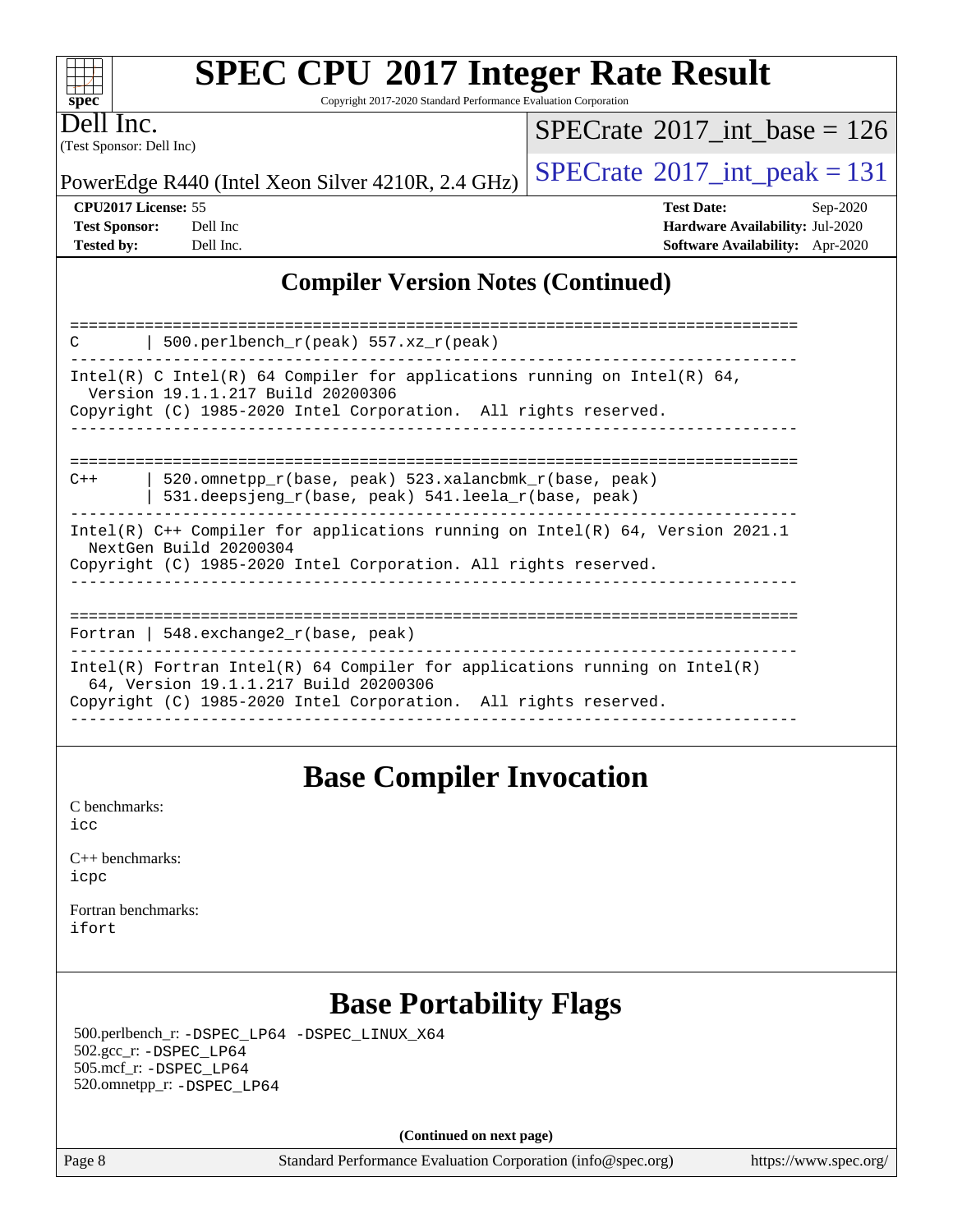# **[SPEC CPU](http://www.spec.org/auto/cpu2017/Docs/result-fields.html#SPECCPU2017IntegerRateResult)[2017 Integer Rate Result](http://www.spec.org/auto/cpu2017/Docs/result-fields.html#SPECCPU2017IntegerRateResult)**

Copyright 2017-2020 Standard Performance Evaluation Corporation

(Test Sponsor: Dell Inc) Dell Inc.

 $SPECTate@2017_int\_base = 126$ 

PowerEdge R440 (Intel Xeon Silver 4210R, 2.4 GHz)  $\left|$  [SPECrate](http://www.spec.org/auto/cpu2017/Docs/result-fields.html#SPECrate2017intpeak)<sup>®</sup>[2017\\_int\\_peak = 1](http://www.spec.org/auto/cpu2017/Docs/result-fields.html#SPECrate2017intpeak)31

**[CPU2017 License:](http://www.spec.org/auto/cpu2017/Docs/result-fields.html#CPU2017License)** 55 **[Test Date:](http://www.spec.org/auto/cpu2017/Docs/result-fields.html#TestDate)** Sep-2020 **[Test Sponsor:](http://www.spec.org/auto/cpu2017/Docs/result-fields.html#TestSponsor)** Dell Inc **[Hardware Availability:](http://www.spec.org/auto/cpu2017/Docs/result-fields.html#HardwareAvailability)** Jul-2020 **[Tested by:](http://www.spec.org/auto/cpu2017/Docs/result-fields.html#Testedby)** Dell Inc. **[Software Availability:](http://www.spec.org/auto/cpu2017/Docs/result-fields.html#SoftwareAvailability)** Apr-2020

### **[Base Portability Flags \(Continued\)](http://www.spec.org/auto/cpu2017/Docs/result-fields.html#BasePortabilityFlags)**

 523.xalancbmk\_r: [-DSPEC\\_LP64](http://www.spec.org/cpu2017/results/res2020q4/cpu2017-20200928-24074.flags.html#suite_basePORTABILITY523_xalancbmk_r_DSPEC_LP64) [-DSPEC\\_LINUX](http://www.spec.org/cpu2017/results/res2020q4/cpu2017-20200928-24074.flags.html#b523.xalancbmk_r_baseCXXPORTABILITY_DSPEC_LINUX) 525.x264\_r: [-DSPEC\\_LP64](http://www.spec.org/cpu2017/results/res2020q4/cpu2017-20200928-24074.flags.html#suite_basePORTABILITY525_x264_r_DSPEC_LP64) 531.deepsjeng\_r: [-DSPEC\\_LP64](http://www.spec.org/cpu2017/results/res2020q4/cpu2017-20200928-24074.flags.html#suite_basePORTABILITY531_deepsjeng_r_DSPEC_LP64) 541.leela\_r: [-DSPEC\\_LP64](http://www.spec.org/cpu2017/results/res2020q4/cpu2017-20200928-24074.flags.html#suite_basePORTABILITY541_leela_r_DSPEC_LP64) 548.exchange2\_r: [-DSPEC\\_LP64](http://www.spec.org/cpu2017/results/res2020q4/cpu2017-20200928-24074.flags.html#suite_basePORTABILITY548_exchange2_r_DSPEC_LP64) 557.xz\_r: [-DSPEC\\_LP64](http://www.spec.org/cpu2017/results/res2020q4/cpu2017-20200928-24074.flags.html#suite_basePORTABILITY557_xz_r_DSPEC_LP64)

**[Base Optimization Flags](http://www.spec.org/auto/cpu2017/Docs/result-fields.html#BaseOptimizationFlags)**

[C benchmarks](http://www.spec.org/auto/cpu2017/Docs/result-fields.html#Cbenchmarks):

```
-m64 -qnextgen -std=c11
-Wl,-plugin-opt=-x86-branches-within-32B-boundaries -Wl,-z,muldefs
-xCORE-AVX2 -O3 -ffast-math -flto -mfpmath=sse -funroll-loops
-fuse-ld=gold -qopt-mem-layout-trans=4
-L/usr/local/IntelCompiler19/compilers_and_libraries_2020.1.217/linux/compiler/lib/intel64_lin
-lqkmalloc
```
[C++ benchmarks](http://www.spec.org/auto/cpu2017/Docs/result-fields.html#CXXbenchmarks):

[-m64](http://www.spec.org/cpu2017/results/res2020q4/cpu2017-20200928-24074.flags.html#user_CXXbase_m64-icc) [-qnextgen](http://www.spec.org/cpu2017/results/res2020q4/cpu2017-20200928-24074.flags.html#user_CXXbase_f-qnextgen) [-Wl,-plugin-opt=-x86-branches-within-32B-boundaries](http://www.spec.org/cpu2017/results/res2020q4/cpu2017-20200928-24074.flags.html#user_CXXbase_f-x86-branches-within-32B-boundaries_0098b4e4317ae60947b7b728078a624952a08ac37a3c797dfb4ffeb399e0c61a9dd0f2f44ce917e9361fb9076ccb15e7824594512dd315205382d84209e912f3) [-Wl,-z,muldefs](http://www.spec.org/cpu2017/results/res2020q4/cpu2017-20200928-24074.flags.html#user_CXXbase_link_force_multiple1_b4cbdb97b34bdee9ceefcfe54f4c8ea74255f0b02a4b23e853cdb0e18eb4525ac79b5a88067c842dd0ee6996c24547a27a4b99331201badda8798ef8a743f577) [-xCORE-AVX2](http://www.spec.org/cpu2017/results/res2020q4/cpu2017-20200928-24074.flags.html#user_CXXbase_f-xCORE-AVX2) [-O3](http://www.spec.org/cpu2017/results/res2020q4/cpu2017-20200928-24074.flags.html#user_CXXbase_f-O3) [-ffast-math](http://www.spec.org/cpu2017/results/res2020q4/cpu2017-20200928-24074.flags.html#user_CXXbase_f-ffast-math) [-flto](http://www.spec.org/cpu2017/results/res2020q4/cpu2017-20200928-24074.flags.html#user_CXXbase_f-flto) [-mfpmath=sse](http://www.spec.org/cpu2017/results/res2020q4/cpu2017-20200928-24074.flags.html#user_CXXbase_f-mfpmath_70eb8fac26bde974f8ab713bc9086c5621c0b8d2f6c86f38af0bd7062540daf19db5f3a066d8c6684be05d84c9b6322eb3b5be6619d967835195b93d6c02afa1) [-funroll-loops](http://www.spec.org/cpu2017/results/res2020q4/cpu2017-20200928-24074.flags.html#user_CXXbase_f-funroll-loops) [-fuse-ld=gold](http://www.spec.org/cpu2017/results/res2020q4/cpu2017-20200928-24074.flags.html#user_CXXbase_f-fuse-ld_920b3586e2b8c6e0748b9c84fa9b744736ba725a32cab14ad8f3d4ad28eecb2f59d1144823d2e17006539a88734fe1fc08fc3035f7676166309105a78aaabc32) [-qopt-mem-layout-trans=4](http://www.spec.org/cpu2017/results/res2020q4/cpu2017-20200928-24074.flags.html#user_CXXbase_f-qopt-mem-layout-trans_fa39e755916c150a61361b7846f310bcdf6f04e385ef281cadf3647acec3f0ae266d1a1d22d972a7087a248fd4e6ca390a3634700869573d231a252c784941a8) [-L/usr/local/IntelCompiler19/compilers\\_and\\_libraries\\_2020.1.217/linux/compiler/lib/intel64\\_lin](http://www.spec.org/cpu2017/results/res2020q4/cpu2017-20200928-24074.flags.html#user_CXXbase_linkpath_2cb6f503891ebf8baee7515f4e7d4ec1217444d1d05903cc0091ac4158de400651d2b2313a9fa414cb8a8f0e16ab029634f5c6db340f400369c190d4db8a54a0) [-lqkmalloc](http://www.spec.org/cpu2017/results/res2020q4/cpu2017-20200928-24074.flags.html#user_CXXbase_qkmalloc_link_lib_79a818439969f771c6bc311cfd333c00fc099dad35c030f5aab9dda831713d2015205805422f83de8875488a2991c0a156aaa600e1f9138f8fc37004abc96dc5)

#### [Fortran benchmarks:](http://www.spec.org/auto/cpu2017/Docs/result-fields.html#Fortranbenchmarks)

```
-m64 -Wl,-plugin-opt=-x86-branches-within-32B-boundaries -Wl,-z,muldefs
-xCORE-AVX2 -O3 -ipo -no-prec-div -qopt-mem-layout-trans=4
-nostandard-realloc-lhs -align array32byte -auto
-mbranches-within-32B-boundaries
-L/usr/local/IntelCompiler19/compilers_and_libraries_2020.1.217/linux/compiler/lib/intel64_lin
-lqkmalloc
```
### **[Peak Compiler Invocation](http://www.spec.org/auto/cpu2017/Docs/result-fields.html#PeakCompilerInvocation)**

[C benchmarks](http://www.spec.org/auto/cpu2017/Docs/result-fields.html#Cbenchmarks): [icc](http://www.spec.org/cpu2017/results/res2020q4/cpu2017-20200928-24074.flags.html#user_CCpeak_intel_icc_66fc1ee009f7361af1fbd72ca7dcefbb700085f36577c54f309893dd4ec40d12360134090235512931783d35fd58c0460139e722d5067c5574d8eaf2b3e37e92)

[C++ benchmarks:](http://www.spec.org/auto/cpu2017/Docs/result-fields.html#CXXbenchmarks) [icpc](http://www.spec.org/cpu2017/results/res2020q4/cpu2017-20200928-24074.flags.html#user_CXXpeak_intel_icpc_c510b6838c7f56d33e37e94d029a35b4a7bccf4766a728ee175e80a419847e808290a9b78be685c44ab727ea267ec2f070ec5dc83b407c0218cded6866a35d07)

[Fortran benchmarks](http://www.spec.org/auto/cpu2017/Docs/result-fields.html#Fortranbenchmarks): [ifort](http://www.spec.org/cpu2017/results/res2020q4/cpu2017-20200928-24074.flags.html#user_FCpeak_intel_ifort_8111460550e3ca792625aed983ce982f94888b8b503583aa7ba2b8303487b4d8a21a13e7191a45c5fd58ff318f48f9492884d4413fa793fd88dd292cad7027ca)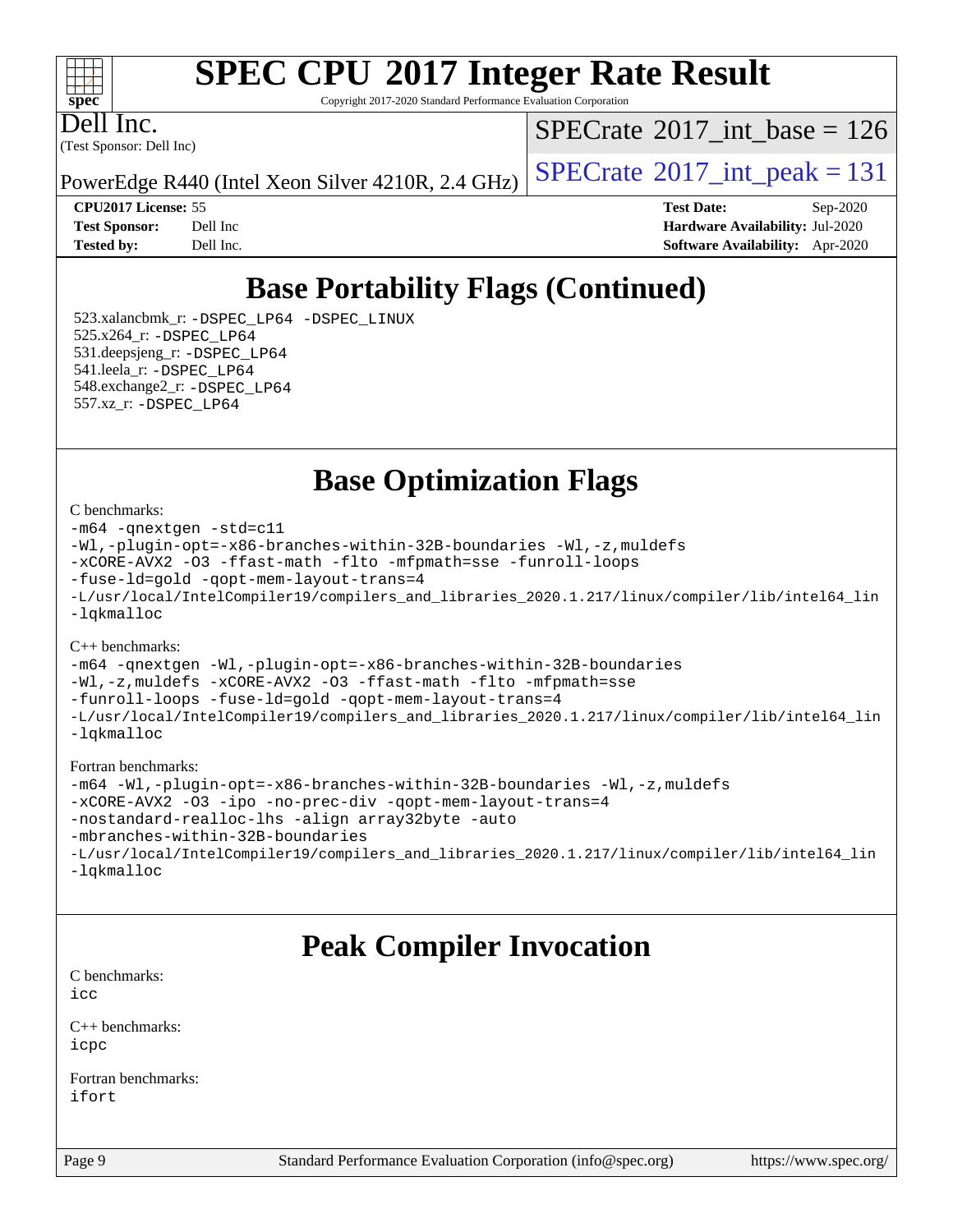# **[SPEC CPU](http://www.spec.org/auto/cpu2017/Docs/result-fields.html#SPECCPU2017IntegerRateResult)[2017 Integer Rate Result](http://www.spec.org/auto/cpu2017/Docs/result-fields.html#SPECCPU2017IntegerRateResult)**

Copyright 2017-2020 Standard Performance Evaluation Corporation

(Test Sponsor: Dell Inc) Dell Inc.

 $SPECTate@2017_int\_base = 126$ 

PowerEdge R440 (Intel Xeon Silver 4210R, 2.4 GHz)  $\left|$  [SPECrate](http://www.spec.org/auto/cpu2017/Docs/result-fields.html#SPECrate2017intpeak)<sup>®</sup>[2017\\_int\\_peak = 1](http://www.spec.org/auto/cpu2017/Docs/result-fields.html#SPECrate2017intpeak)31

**[CPU2017 License:](http://www.spec.org/auto/cpu2017/Docs/result-fields.html#CPU2017License)** 55 **[Test Date:](http://www.spec.org/auto/cpu2017/Docs/result-fields.html#TestDate)** Sep-2020 **[Test Sponsor:](http://www.spec.org/auto/cpu2017/Docs/result-fields.html#TestSponsor)** Dell Inc **[Hardware Availability:](http://www.spec.org/auto/cpu2017/Docs/result-fields.html#HardwareAvailability)** Jul-2020 **[Tested by:](http://www.spec.org/auto/cpu2017/Docs/result-fields.html#Testedby)** Dell Inc. **[Software Availability:](http://www.spec.org/auto/cpu2017/Docs/result-fields.html#SoftwareAvailability)** Apr-2020

### **[Peak Portability Flags](http://www.spec.org/auto/cpu2017/Docs/result-fields.html#PeakPortabilityFlags)**

 500.perlbench\_r: [-DSPEC\\_LP64](http://www.spec.org/cpu2017/results/res2020q4/cpu2017-20200928-24074.flags.html#b500.perlbench_r_peakPORTABILITY_DSPEC_LP64) [-DSPEC\\_LINUX\\_X64](http://www.spec.org/cpu2017/results/res2020q4/cpu2017-20200928-24074.flags.html#b500.perlbench_r_peakCPORTABILITY_DSPEC_LINUX_X64) 502.gcc\_r: [-D\\_FILE\\_OFFSET\\_BITS=64](http://www.spec.org/cpu2017/results/res2020q4/cpu2017-20200928-24074.flags.html#user_peakPORTABILITY502_gcc_r_file_offset_bits_64_5ae949a99b284ddf4e95728d47cb0843d81b2eb0e18bdfe74bbf0f61d0b064f4bda2f10ea5eb90e1dcab0e84dbc592acfc5018bc955c18609f94ddb8d550002c) 505.mcf\_r: [-DSPEC\\_LP64](http://www.spec.org/cpu2017/results/res2020q4/cpu2017-20200928-24074.flags.html#suite_peakPORTABILITY505_mcf_r_DSPEC_LP64) 520.omnetpp\_r: [-DSPEC\\_LP64](http://www.spec.org/cpu2017/results/res2020q4/cpu2017-20200928-24074.flags.html#suite_peakPORTABILITY520_omnetpp_r_DSPEC_LP64) 523.xalancbmk\_r: [-DSPEC\\_LP64](http://www.spec.org/cpu2017/results/res2020q4/cpu2017-20200928-24074.flags.html#suite_peakPORTABILITY523_xalancbmk_r_DSPEC_LP64) [-DSPEC\\_LINUX](http://www.spec.org/cpu2017/results/res2020q4/cpu2017-20200928-24074.flags.html#b523.xalancbmk_r_peakCXXPORTABILITY_DSPEC_LINUX) 525.x264\_r: [-DSPEC\\_LP64](http://www.spec.org/cpu2017/results/res2020q4/cpu2017-20200928-24074.flags.html#suite_peakPORTABILITY525_x264_r_DSPEC_LP64) 531.deepsjeng\_r: [-DSPEC\\_LP64](http://www.spec.org/cpu2017/results/res2020q4/cpu2017-20200928-24074.flags.html#suite_peakPORTABILITY531_deepsjeng_r_DSPEC_LP64) 541.leela\_r: [-DSPEC\\_LP64](http://www.spec.org/cpu2017/results/res2020q4/cpu2017-20200928-24074.flags.html#suite_peakPORTABILITY541_leela_r_DSPEC_LP64) 548.exchange2\_r: [-DSPEC\\_LP64](http://www.spec.org/cpu2017/results/res2020q4/cpu2017-20200928-24074.flags.html#suite_peakPORTABILITY548_exchange2_r_DSPEC_LP64) 557.xz\_r: [-DSPEC\\_LP64](http://www.spec.org/cpu2017/results/res2020q4/cpu2017-20200928-24074.flags.html#suite_peakPORTABILITY557_xz_r_DSPEC_LP64)

### **[Peak Optimization Flags](http://www.spec.org/auto/cpu2017/Docs/result-fields.html#PeakOptimizationFlags)**

[C benchmarks](http://www.spec.org/auto/cpu2017/Docs/result-fields.html#Cbenchmarks):

```
Page 10 Standard Performance Evaluation Corporation (info@spec.org) https://www.spec.org/
  500.perlbench_r: -Wl,-z,muldefs -prof-gen(pass 1) -prof-use(pass 2)
-xCORE-AVX2 -ipo -O3 -no-prec-div
-qopt-mem-layout-trans=4 -fno-strict-overflow
-mbranches-within-32B-boundaries
-L/usr/local/IntelCompiler19/compilers_and_libraries_2020.1.217/linux/compiler/lib/intel64_lin
-lqkmalloc
  502.gcc_r: -m32
-L/usr/local/IntelCompiler19/compilers_and_libraries_2020.1.217/linux/compiler/lib/ia32_lin
-std=gnu89
-Wl,-plugin-opt=-x86-branches-within-32B-boundaries
-Wl,-z,muldefs -fprofile-generate(pass 1)
-fprofile-use=default.profdata(pass 2) -xCORE-AVX2 -flto
-Ofast(pass 1) -O3 -ffast-math -qnextgen -fuse-ld=gold
-qopt-mem-layout-trans=4 -L/usr/local/jemalloc32-5.0.1/lib
-ljemalloc
  505.mcf_r: basepeak = yes
  525.x264_r: -m64 -qnextgen -std=c11
-Wl,-plugin-opt=-x86-branches-within-32B-boundaries
-Wl,-z,muldefs -xCORE-AVX2 -flto -O3 -ffast-math
-fuse-ld=gold -qopt-mem-layout-trans=4 -fno-alias
-L/usr/local/IntelCompiler19/compilers_and_libraries_2020.1.217/linux/compiler/lib/intel64_lin
-lqkmalloc
  557.xz_r: -Wl,-z,muldefs -xCORE-AVX2 -ipo -O3 -no-prec-div
-qopt-mem-layout-trans=4 -mbranches-within-32B-boundaries
-L/usr/local/IntelCompiler19/compilers_and_libraries_2020.1.217/linux/compiler/lib/intel64_lin
                                      (Continued on next page)
```